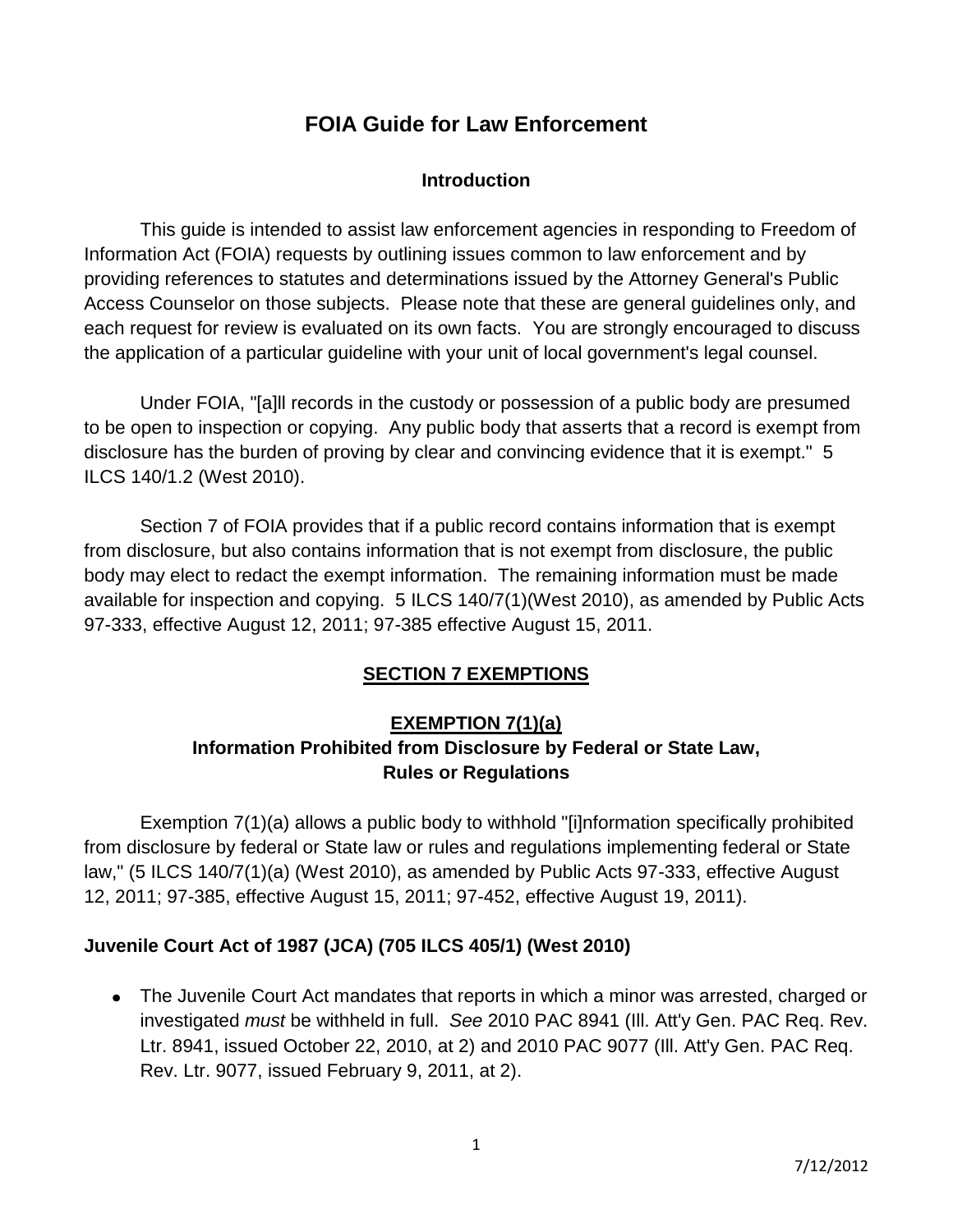Reports in which minors are the victims of sex crimes or are incidentally mentioned are not exempt in full, but the names of the minors may be redacted. Under the Juvenile Court Act, a public body is *required* to withhold information identifying an alleged minor victim of a sex crime. 705 ILCS 405/5-905(2) (West 2010); *See* 2010 PAC 8955 (Ill. Att'y Gen. PAC Req. Rev. Ltr. 8955, issued November 17, 2010, at 2-3).

#### **Illinois Supreme Court Rule 415**

- Illinois Supreme Court Rule 415 regulates discovery in criminal cases. Rule 415(c) provides that any materials furnished to an attorney pursuant to these rules "shall remain in his exclusive custody and be used only for the purposes of conducting his side of the case, and shall be subject to such other terms and conditions as the court may provide."
- Rule 415(c) does not preclude a defendant in a criminal proceeding from obtaining materials through FOIA that would ordinarily be subject to discovery. The documents, however, would be subject to any applicable FOIA exemptions, including the redaction of information under section 7(1)(c) and section 7(1)(d)(iv). *See* 2010 PAC 9540 (Ill. Att'y Gen. PAC Req. Rev. Ltr. 9540, issued October 26, 2010, at 3).
- Rule 415(c) *would* apply to a FOIA request to the Public Defender's Office where an individual, who was or is presently represented by the Public Defender, was seeking records relating to his own case. *See* 2010 PAC 11715 (Ill. Att'y Gen. PAC Req. Rev. Ltr. 11715, issued January 21, 2011, at 2).

#### **Illinois Supreme Court Rule of Professional Conduct 3.6**

- The disclosure of documents pursuant to a FOIA request does not constitute an "extrajudicial statement" under rule 3.6. Prosecutors cannot withhold a document that is responsive to a FOIA request by arguing that Rule 3.6 precludes disclosure and, as a result, the exemption in section 7(1)(a) of FOIA applies. *See* 2010 PAC 7553 (Ill. Att'y Gen. PAC Req. Rev. Ltr. 7553, issued July 12, 2010, at 3).
- The comments to Rule 3.6 provide important guidance in approaching these issues. These comments provide:

It is difficult to strike a balance between protecting the right to a fair trial and safeguarding the right of free expression. Preserving the right to a fair trial necessarily entails some curtailment of information that may be disseminated about a party prior to trial, particularly where trial by jury is involved. If there were no such limits, the result would be the practical nullification of the protective effect of the rules of forensic decorum and the exclusionary rules of evidence. On the other hand, there are vital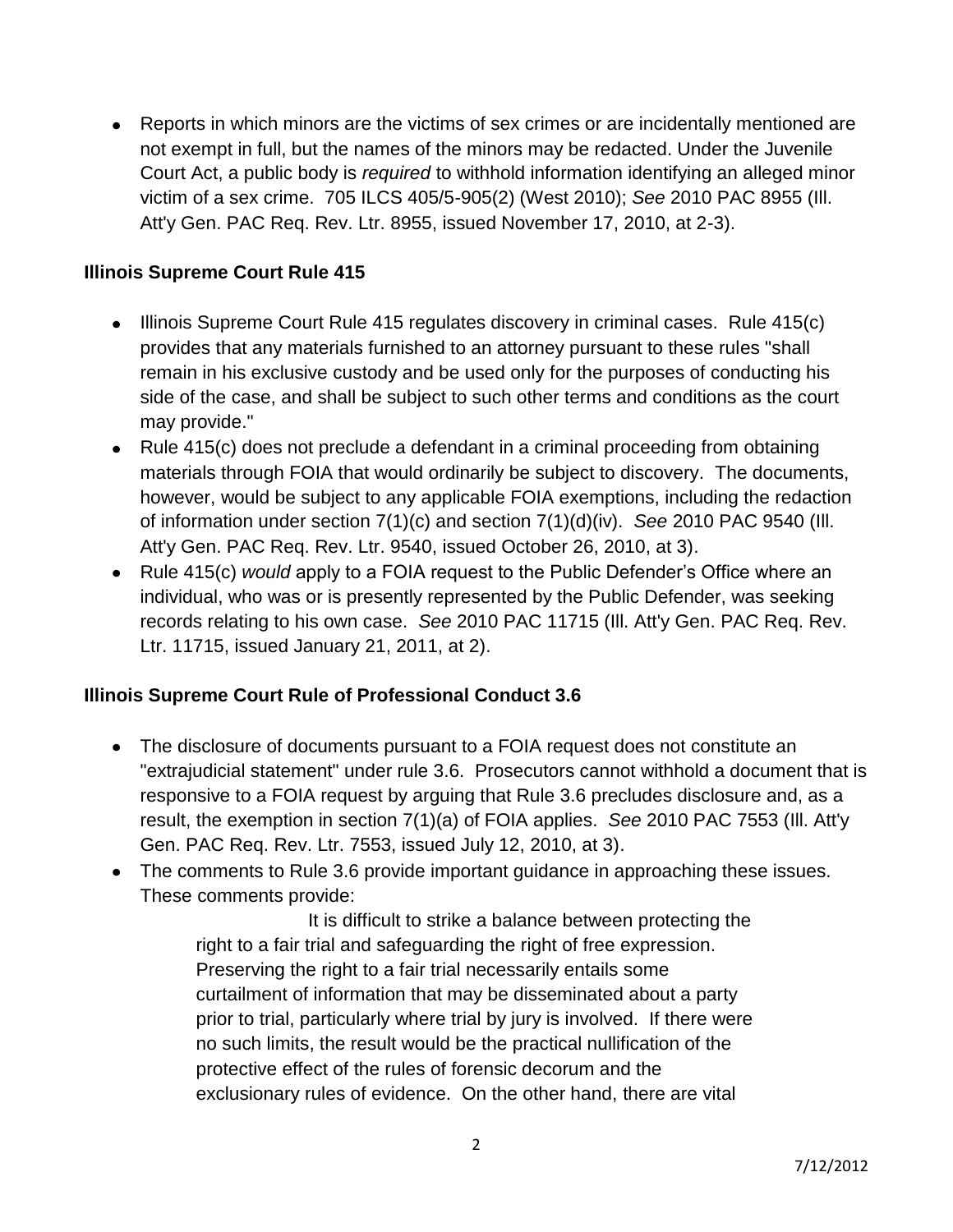social interests served by the free dissemination of information about events having legal consequences and about legal proceedings themselves. The public has a right to know about threats to its safety and measures aimed at assuring its security. It also has a legitimate interest in the conduct of judicial proceedings, particularly in matters of general public concern. Furthermore, the subject matter of legal proceedings is often of direct significance in debate and deliberation over questions of public policy. 233 Ill. 2d R. Prof. Conduct 3.6, Comment 1.

### **The Illinois Vehicle Code (Vehicle Code) (625 ILCS 5/11-212(f) (West 2010))**

- Section 11-212(f) of the Vehicle Code states "[a]ny law enforcement officer identification information or driver identification information that is compiled by any law enforcement agency or the Illinois Department of Transportation pursuant to this Act for the purposes of \* \* \* [compiling the traffic stop statistical study] of this Section shall be confidential and exempt from public inspection and copying, as provided under Section 7 of the Freedom of Information Act, and the information shall not be transmitted to anyone except as needed to comply with this Section*. This Section shall not exempt those materials that, prior to the effective date of this amendatory Act of the 93rd General Assembly, were available under the Freedom of Information Act."* 625 ILCS 5/11-212(f) (West 2010) (emphasis added).
- Section 11-212(f) of the Vehicle Code permits the disclosure of identifying information that would otherwise be subject to disclosure under FOIA. Accordingly, FOIA supersedes the confidentiality requirements of section 5/11-212(f) for law enforcement records. *See* 2011 PAC 13661 (Ill. Att'y Gen. PAC Req. Rev. Ltr. 13661, issued June 6, 2011, at 3).

#### **The Illinois Code of Criminal Procedure of 1963**

- Records under court seal that were obtained through court ordered overhears specifically, audiotapes, transcripts of the audiotapes, and records that reflect the contents of the overhears, are prohibited from disclosure pursuant to section 108A-7 of the Code. (725 ILCS 5/108A-2, 7 (West 2010)) *See* 2011 PAC 18365 (Ill. Att'y Gen. PAC Req. Rev. Ltr. 13661, issued May 16, 2012, at 5).
- Section 112-6(b) of the Code (725 ILCS 5/112-6(b) (West 2010)) provides that grand jury matters "other than the deliberations and vote of any grand juror shall not be disclosed by the State's Attorney[.]" *See* 2011 PAC 13173 (Ill. Att'y Gen. PAC Req. Rev. Ltr. 13173, issued April 6, 2011).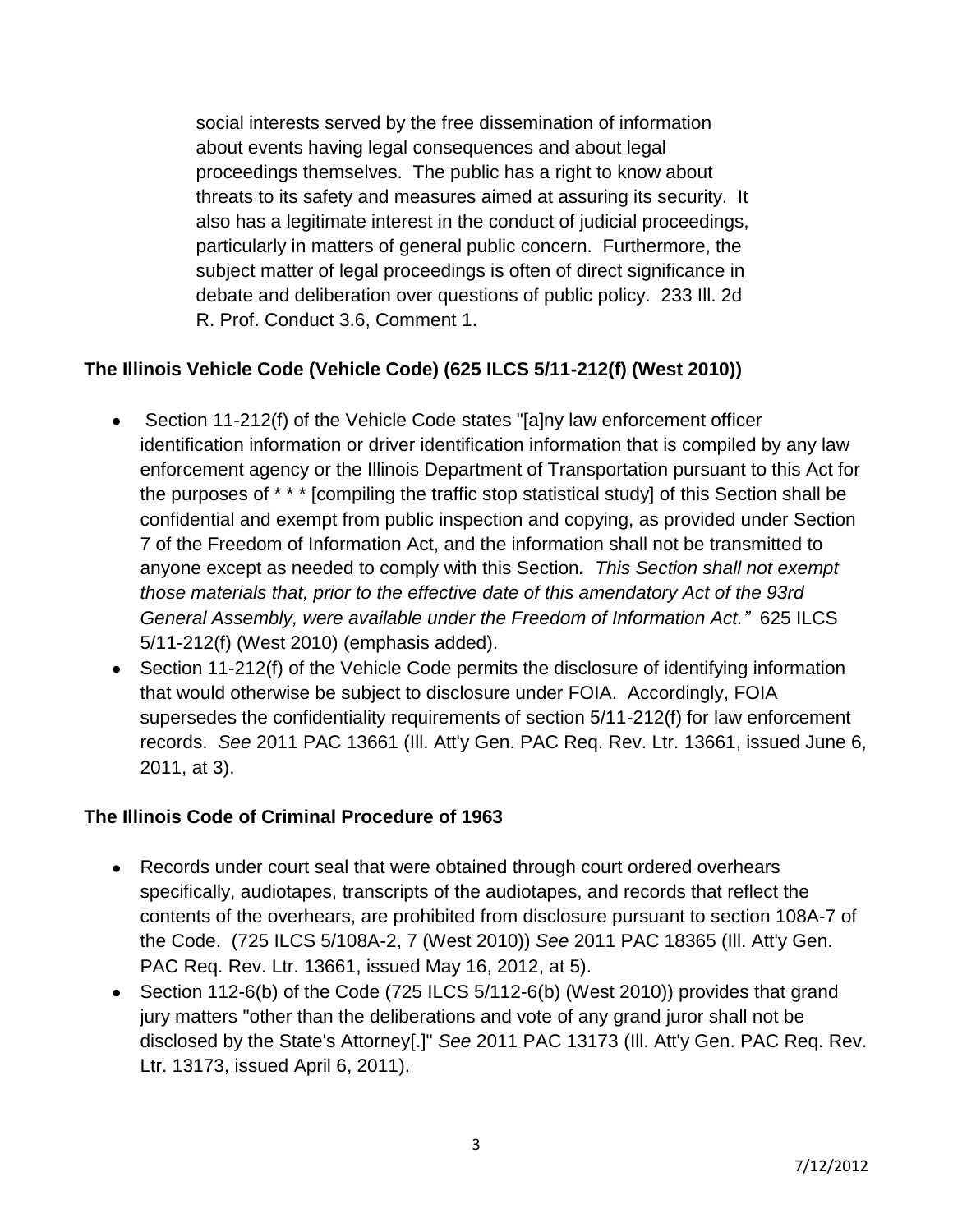- Any "visual or audio recording, made of the interior of a school bus while the school bus is being used in the transportation of students to and from school and school-sponsored activities" is clearly subject to the restrictions imposed by section 14-3(m) of the Criminal Code of 1961. 720 ILCS 5/14-3(m) *et seq*. (West 2010).
- Such recordings "shall be confidential records and may only be used by school officials (or their designees) and law enforcement personnel for investigations, school disciplinary actions and hearings, proceedings under the Juvenile Court Act of 1987, and criminal prosecutions, related to incidents occurring in or around the school bus." Thus, any video and audio footage for the bus or buses are exempt under this provision of the Criminal Code. *See* 2011 PAC 10782 (Ill. Att'y Gen. PAC Req. Rev. Ltr. 10782, issued April 8, 2011).

#### **The Federal Health Insurance Portability and Accountability Act of 1996 (HIPAA)**

While a general request for information that contains protected health information would be exempt under HIPAA, a request that is made pursuant to FOIA would instead be governed by FOIA. *See Abbott v. Texas Dep't of Mental Health & Mental Retardation*, 212 S.W.3d 648, 653 (Tex. Ct. App. 2006).

### **EXEMPTION 7(1)(b) Private Information**

Exemption 7(1)(b) of FOIA (5 ILCS 140/7(1)(b) (West 2010), as amended by Public Acts 97-333, effective August 12, 2011; 97-385 effective August 15, 2011) allows a public body to withhold "private information[.]"

- Section 2(c-5) of FOIA (5 ILCS 140/2(c-5) (West 2010), defines "private information" as:
	- o [u]nique identifiers, including a person's social security number, driver's license number, employee identification number, biometric identifiers, personal financial information, passwords or other access codes, medical records, home or personal telephone numbers, and personal email addresses. Private information also includes home address and personal license plates, except as otherwise provided by law or when compiled without possibility of attribution to any person. 5 ILCS 140/2(c-5) (West 2010).
- Section 7(1)(b) of FOIA provides that public bodies may redact "private information," unless "disclosure is required by another provision of this Act, a State or federal law or a court order."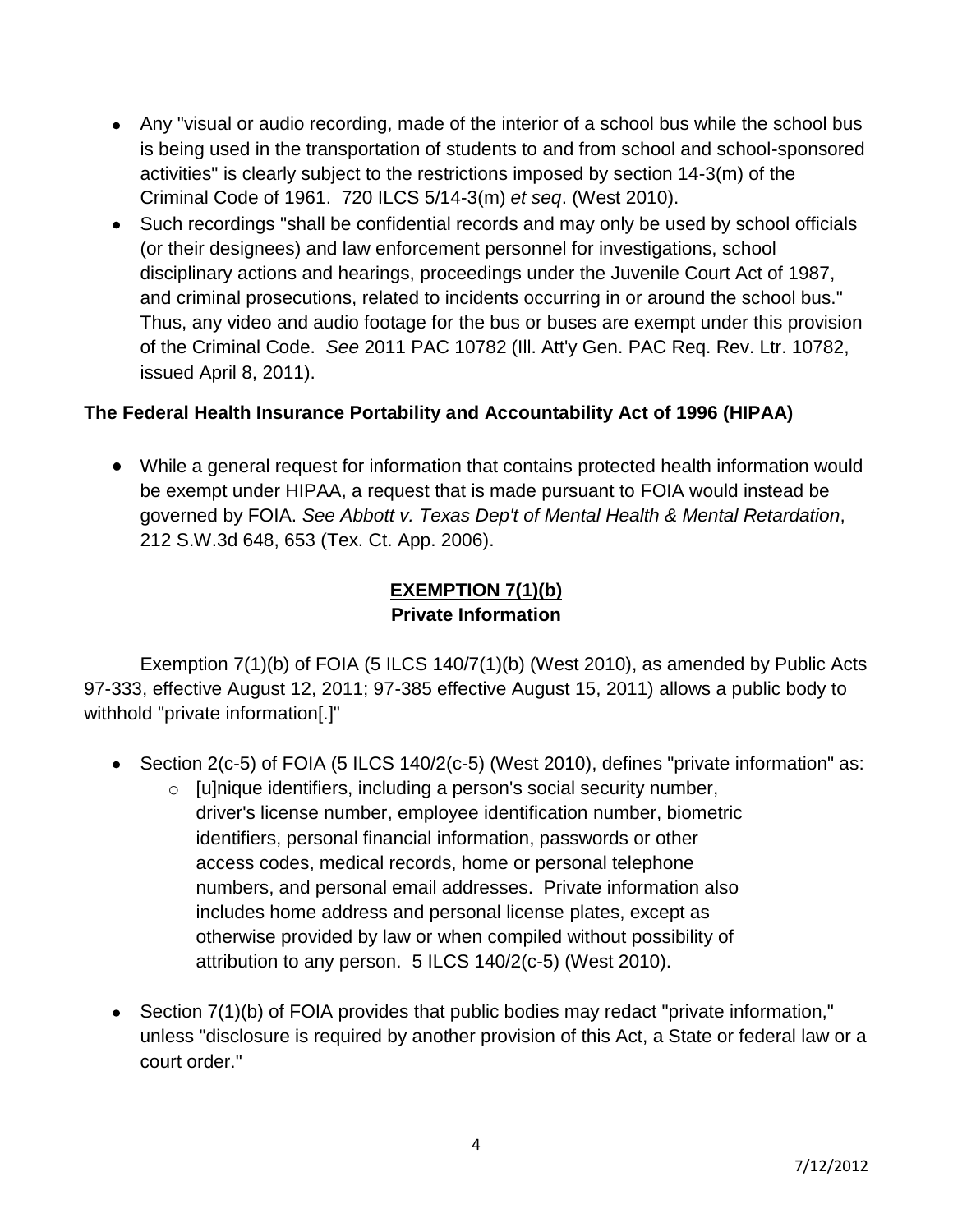- Signatures are unique identifiers and, therefore, an exempt form of private information. *See* 2010 PAC 9838 (Ill. Att'y Gen. PAC Req. Rev. Ltr. 9838, issued December 10, 2010, at 2).
- $\bullet$  Section 2(c-5) does not list a home zip code as a unique identifier. We have determined, however, that a public body may withhold a person's home zip code under section 7(1)(b) if the name of that person has already been released to the requester. A simple cross-reference of the town and zip code with other commonly available resources such as the phone book, property assessments, or the Internet could ultimately lead to the disclosure of the home address of an individual. *See* 2010 PAC 8615 (Ill. Att'y Gen. PAC Req. Rev. Ltr. 8615, issued November 19, 2010, at 2) and 2010 PAC 9808 (Ill. Att'y Gen. PAC Req. Rev. Ltr. 9808, issued February 10, 2011, at 2).
- Addresses contained in an emergency run sheet are not exempt under section 7(1)(b) of FOIA. In that instance, section 7(1)(b) would be applicable only if there was a possibility that disclosure of the address would lead to the identity of the individual that received the medical treatment. In this context, there existed no real possibility that disclosure of the mere address would be attributable to the individual since the names of the patients are not contained in the run sheets. *See* 2011 PAC 13678 (Ill. Att'y Gen. PAC Req. Rev. Ltr. 13678, issued March 5, 2012, at 7).

# **EXEMPTION 7(1)(c) Invasion of Personal Privacy**

Exemption 7(1)(c) of FOIA (5 ILCS 140/7(1)(c) (West 2010), as amended by Public Acts 97-333, effective August 12, 2011; 97-385 effective August 15, 2011; 97-452 effective August 19, 2011), allows a public body to withhold "[p]ersonal information contained within public records, the disclosure of which would constitute a clearly unwarranted invasion of personal privacy, unless the disclosure is consented to in writing by the individual subjects of the information." The exemption defines "unwarranted invasion of personal privacy" as "the disclosure of information that is highly personal or objectionable to a reasonable person and in which the subject's right to privacy outweighs any legitimate public interest in obtaining the information."

- The disclosure of a date of birth would constitute a clearly unwarranted invasion of personal privacy under 7(1)(c).
- The disclosure of an individual's age, however, is not considered an invasion of personal privacy. *See* 2010 PAC 9225 (Ill. Att'y Gen. PAC Pre-Auth. al dl9225, issued August 26, 2010, at 2).
- Release of the *requester's* date of birth to the requester is not considered an unwarranted invasion of personal privacy.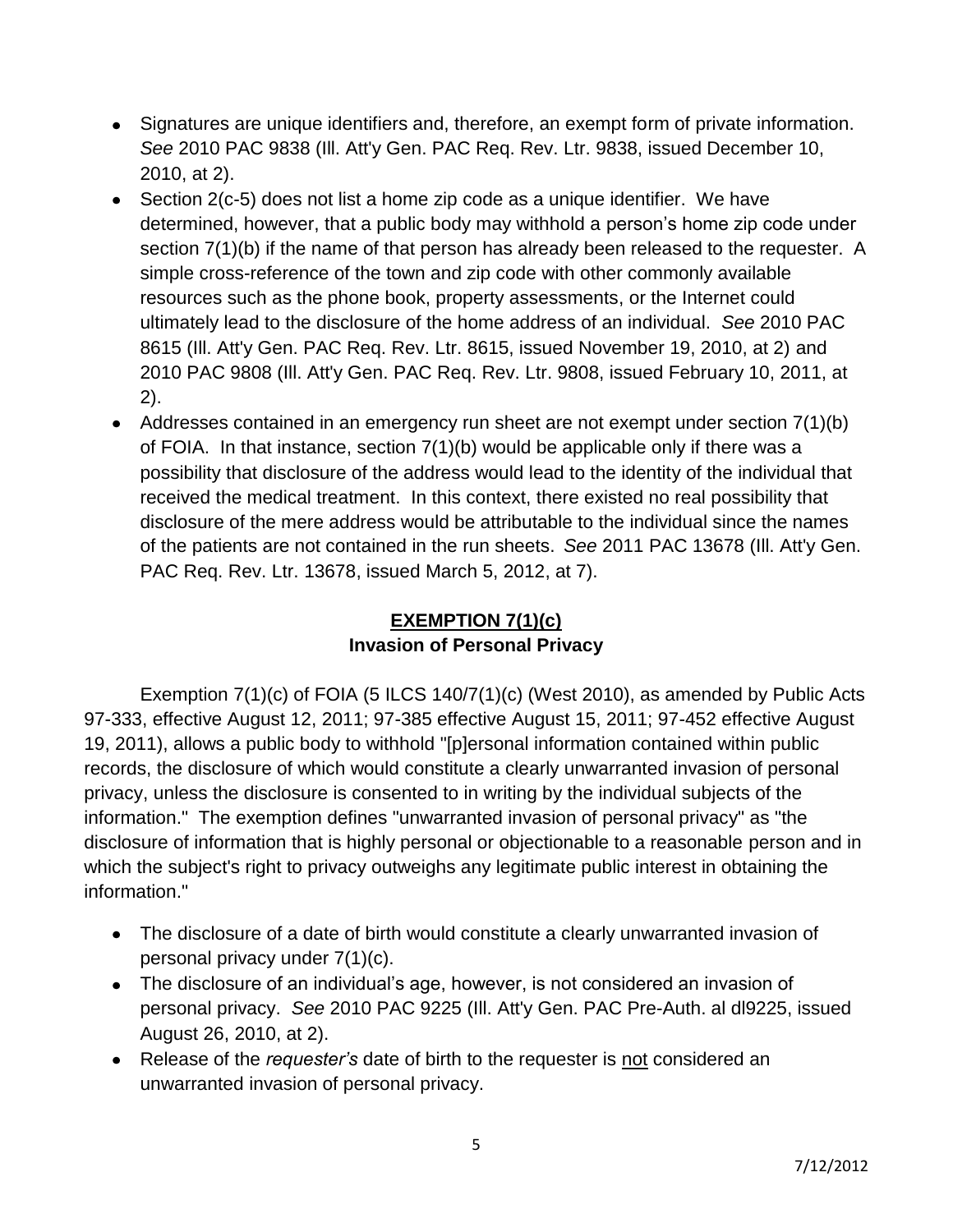- Victims' names and any identifying information may frequently be withheld under  $7(1)(c)$ .
- Graphic photographs and descriptions of alleged offenses, such as sex crimes, may frequently be withheld under 7(1)(c). *See* 2010 PAC 7791 (Ill. Att'y Gen. PAC Pre-Auth. al7791, issued June 29, 2010, at 2) and 2010 PAC 9091 and 9164 (Ill. Att'y Gen. PAC Pre-Auth. al9091, 9164 issued August 23, 2010, at 2).
- Graphic photographs of the deceased's body during an autopsy may be withheld under section 7(1)(c). *See* 2010 PAC 8890 and 9217 (Ill. Att'y Gen. Pub. Acc. Op. No. 10-003, issued October 22, 2010, at 11).
- The names of individuals who appear in police line-ups may be redacted. *See* 2010 PAC 8440 (Ill. Att'y Gen. PAC Pre-Auth. al dl8440, issued July 20, 2010, at 2).
- Police line-ups in which police officers appear, however, are not exempt under section 7(1)(c), as they relate to the public duties of those officers. 2011 PAC 13215 (Ill. Att'y Gen. PAC Pre-Auth al dl, 13215 issued August 12, 2011).
- When the victim of a crime is deceased, the personal privacy interest of the victim in the disclosure of his or her identity ceases to exist. *See* 2010 PAC 6137 (Ill. Att'y Gen. PAC Pre-Auth. dl6137, issued August 24, 2010, at 2). This would also apply to incident reports where the victim's death is caused by other circumstances such as a drug overdose. *See* 2011 PAC 12456 (Ill. Att'y Gen. PAC Pre-Auth. al dl12456, issued June 15, 2011, at 2).
- The right to privacy of a victim's family does not exempt a report from disclosure in its entirety. 2011 PAC 12456 (Ill. Att'y Gen. PAC Pre-Auth. al dl12456, issued June 15, 2011, at 2).
- In some circumstances, the Public Access Bureau has approved the redaction of thirdparty names from police reports under 7(1)(c). These redactions include, for example, the names of suspects who were never arrested and persons who incidentally appear in the reports, such as relatives or property owners. *See* 2011 PAC 12140 (Ill. Att'y Gen. PAC Pre-Auth. al12140, issued February 17, 2011, at 2).
- If an arrestee becomes a confidential source and that information is contained in the police report, the law enforcement agency should withhold the name of that source under  $7(1)(c)$ . This prevents the public body from asserting section  $7(1)(d)(iv)$  as the basis for its exemption and inadvertently revealing that the arrestee has become a confidential source.
- Disclosure of the names of people issued a ticket, citation, or notice to appear is not an invasion of privacy**.** *See* 2010 PAC 7299 (Ill. Att'y Gen. PAC Pre-Auth. dl7299, issued December 7, 2010, at 2) and 2010 PAC 9468 (Ill. Att'y Gen. PAC Pre-Auth. dl9468, issued May 11, 2011, at 2). This information would normally be available for public inspection in the circuit clerk's office pursuant to section 16(6) of the Clerks of Courts Act. *See* 705 ILCS 105/16(6) (West 2010).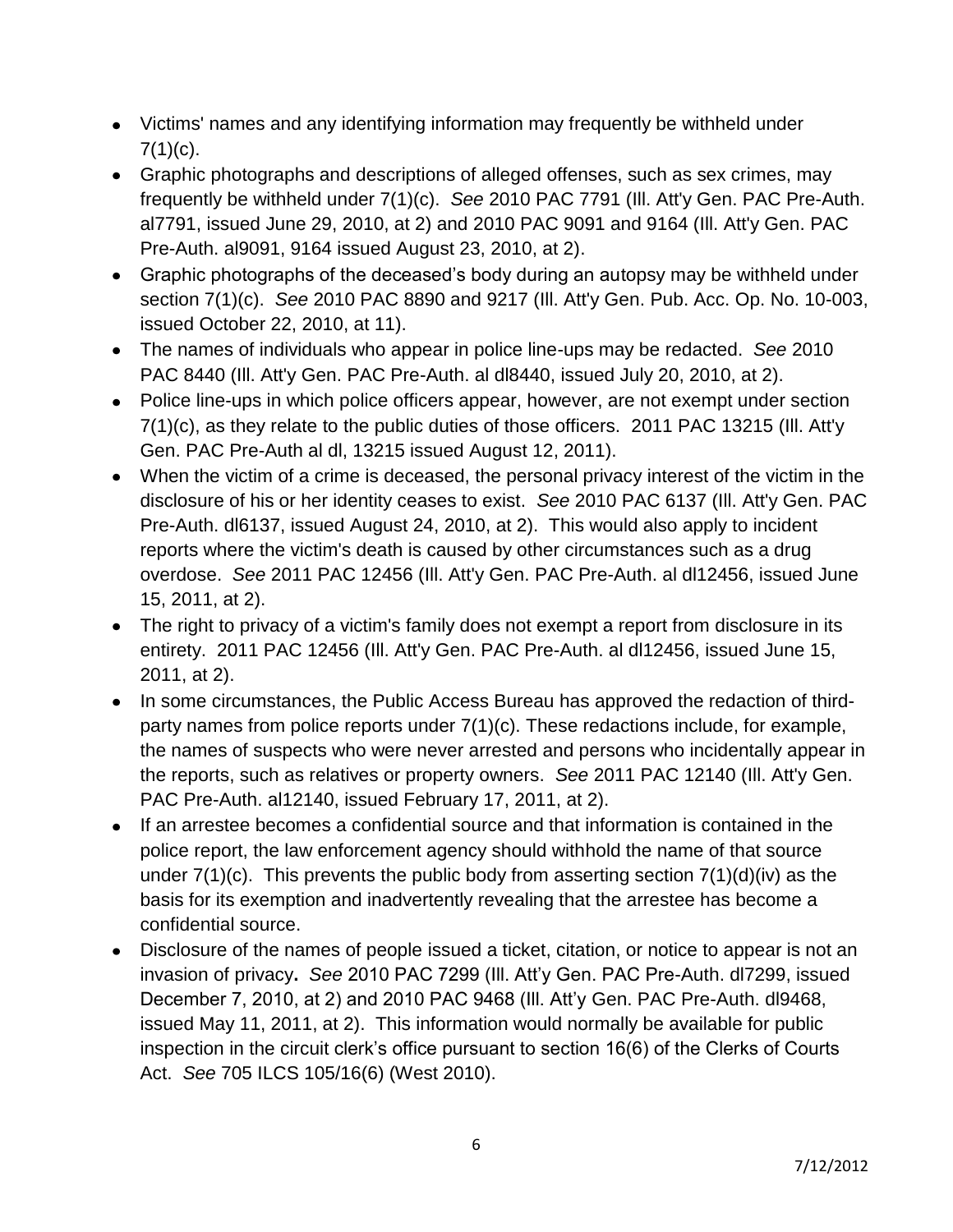- In certain limited circumstances, an entire police report may be withheld if the report's narrative contains highly personal information about an individual (in the case of a domestic disturbance, for example), no arrests were made, and the matter is closed at the time of the request. *See* 2010 PAC 9687 (Ill. Att'y Gen. PAC Pre-Auth. al9687, issued October 18, 2010, at 2).
- When someone is arrested, the police must disclose the arrestee's identifying information. *See* 5 ILCS 140/2.15 (5 ILCS 140/2.15 (West 2010)). This information is not exempt under section 7(1)(c).2010 PAC 10242 (Ill. Att'y Gen. Pub. Acc. Op. No. 11-001, issued February 18, 2011, at 5).
- When a victim or suspect in a police report is the FOIA requester, the disclosure of the report to that person is not considered an invasion of personal privacy under section 7(1)(c)**.** This is also applicable to requests made by the estate of the victim. *See* 2010 PAC 9067 (Ill. Att'y Gen. PAC Pre-Auth. al dl9067, issued August 31, 2010, at 2).
- Identifying information and specific medical information contained in an emergency services report may be redacted, but the remainder of the report must be disclosed. *See* 2010 PAC 7709 (Ill. Att'y Gen. PAC Req. Rev. Ltr. 7709, issued July 23, 2010, at 2) and 2011 PAC 14377 (Ill. Att'y Gen. PAC Req. Rev. Ltr. 14377, issued June 23, 2011, at 2).

# **7(1)(d) EXEMPTIONS**

### **Exemptions That Apply Specifically to Law Enforcement or Administrative Enforcement Proceedings**

### **EXEMPTION 7(1)(d)(i) Pending Law Enforcement Proceedings**

Exemption  $7(1)(d)(i)$  of FOIA (5 ILCS  $140/7(1)(d)(i)$  (West 2010), as amended by Public Acts 97-333, effective August 12, 2011; 97-385, effective August 15, 2011; 97-452, effective August 19, 2011) allows a public body to withhold records that would interfere with pending or actually and reasonably contemplated law enforcement proceedings conducted by the law enforcement or correctional agency that received the FOIA request.

- Under section 1.2 of FOIA (5 ILCS 140/1.2 (West 2010)), "[a]Il records in the custody of a public body are presumed to be open to inspection and copying" and "[a]ny public body that asserts that a record is exempt from disclosure has the burden of proving by *clear and convincing evidence* that it is exempt." (Emphasis added).
- As a result, when a public body asserts that records are exempt under section  $7(1)(d)(i)$ , the public body has the burden to prove by clear and convincing evidence that the disclosure of the records would in fact interfere with a pending or actually and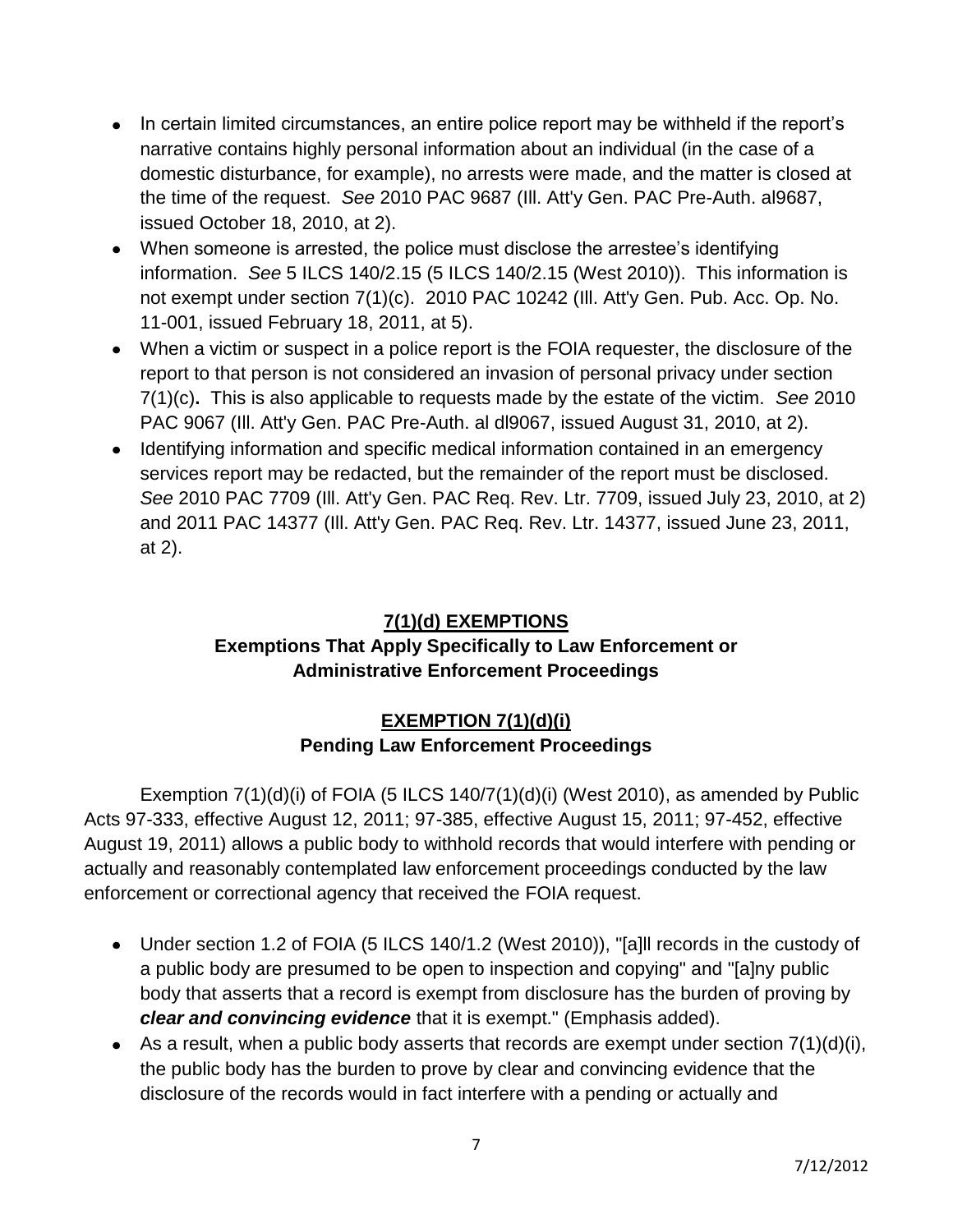reasonably contemplated law enforcement proceeding. The fact that an investigation has been commenced is, by itself, not enough to satisfy the burden to withhold information under this exemption. 2010 PAC 6939 (Ill. Att'y Gen. PAC Req. Rev. Ltr. 6939, issued March 24, 2011, at 2) and 2011 PAC 13661 (Ill. Att'y Gen. PAC Req. Rev. Ltr. 13661, issued June 6, 2011, at 2).

- The public body must produce specific evidence that disclosure of information contained in a document, such as a police report, would interfere with an actual or reasonably contemplated law enforcement proceeding. Examples of such information would be witnesses who have yet to be interviewed or suspects that have yet to be arrested.
- A criminal conviction that is being challenged through a post-conviction action does not constitute an ongoing criminal proceeding for the purposes of this exemption. Illinois courts have consistently held that post-conviction appeals are civil proceedings. *See Illinois v. Wilson*, 37 Ill. 2d 617, 620 (Ill. 1967); *see also People v. Andretich*, 244 Ill. App. 3d 558, 559 (Ill. App. 3d Dist. 1993); *Illinois v. Dominguez*, 366 Ill. App. 3d 468, 472 (Ill. App. 2d Dist. 2006).
- If a prosecution has commenced, a police department is strongly encouraged to contact the State's Attorney's Office to assess whether disclosure of the requested records could interfere with the prosecution. If a police department intends to assert an exemption under 7(1)(d) in a case where a prosecution is underway, obtaining detailed information from the State's Attorney's Office will likely help the police department meet its burden.
- In *Day v. City of Chicago*, 388 III. App. 3d 70, 72 (1<sup>st</sup> Dist. 2009), the plaintiff, who was convicted of murder in 1994, submitted a FOIA request in 2007 to the City of Chicago Police Department seeking all documents relating to his arrest and the investigation. The City denied the police report in its entirety pursuant to section 7(1)(c)(1) of FOIA, as it was written at the time, claiming that the investigation was "ongoing." The First District Appellate Court held that the City's three affidavits were "entirely conclusory and inadequate to sustain the City's burden to show the requested documents and the redacted portions of the General Case and Arrest Reports were exempt because disclosure would 'obstruct an ongoing investigation.'" *Day,* 388 Ill. App. 3d at 75. According to the Court, affidavits will not suffice "if the public body's claims are conclusory, merely recite statutory standards, or are too vague or sweeping.'" *Day,* 388 Ill. App. 3d at 74 (quoting *Illinois Educ. Ass'n. v. Illinois State Bd. of Educ.*, 204 Ill. 2d 456, 469 (2003)).
- The release of substantive information provided by individuals, even if identifying information were redacted, could have serious consequences for witness cooperation such as swaying testimony and discouraging other yet-to-be identified individuals from supplying information. The release of such information could taint prospective jurors if the information were released independent of any admissibility hearing. The latter, being subject to the rules of criminal procedure, would likely not have the same impact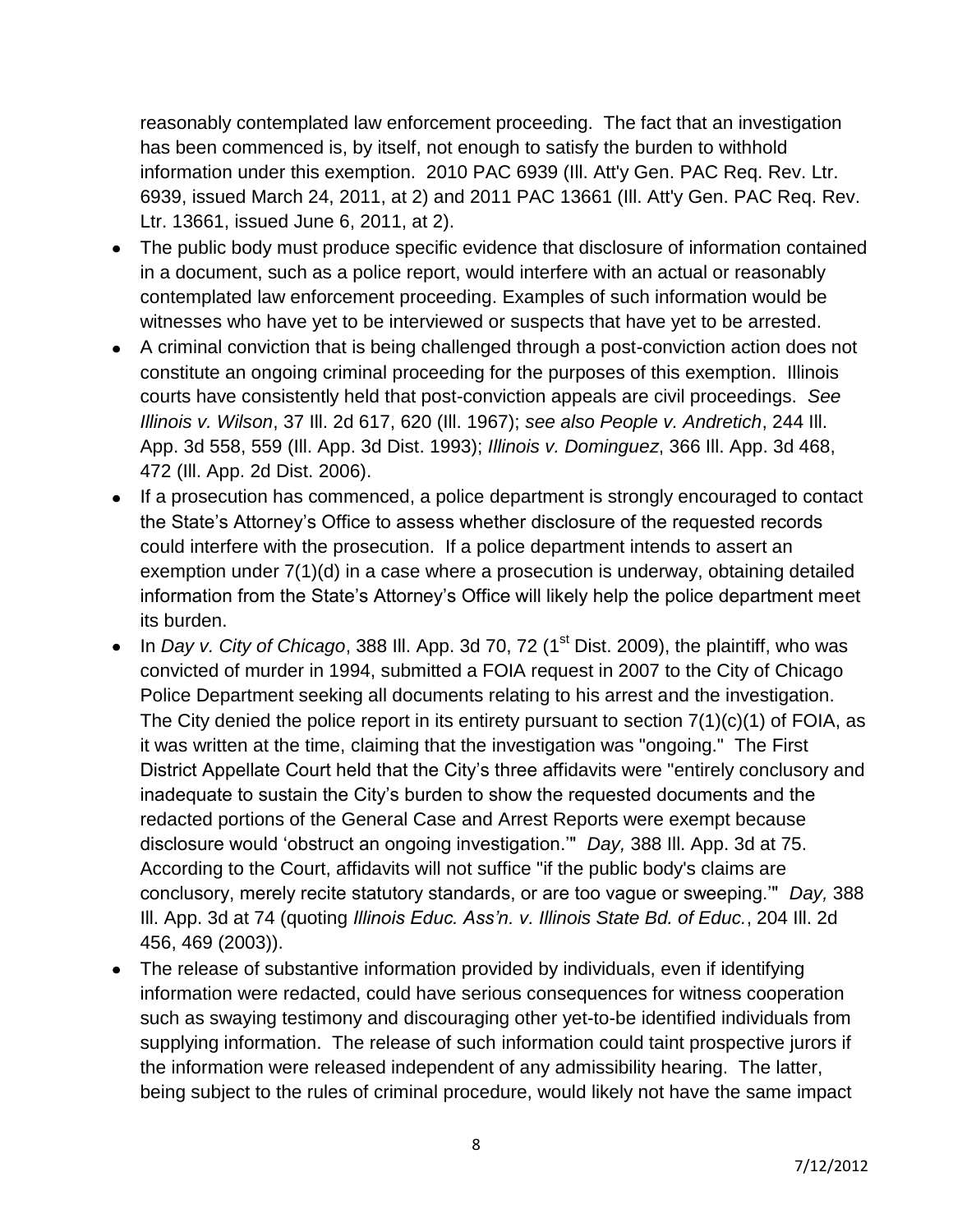on public dissemination as would the release of information in response to a FOIA request. 2011 PAC 17636 (Ill. Att'y Gen. PAC Req. Rev. Ltr. 17636, issued April 3, 2012, at 5).

- Other pieces of evidence, such as lab test results, financial records, and other pertinent records could possibly taint a prospective jury. 2011 PAC 17636 (Ill. Att'y Gen. PAC Req. Rev. Ltr. 17636, issued April 3, 2012, at 2).
- A public body cannot obtain a prohibitive order to bar the release of a law enforcement record specifically in response to a FOIA request. *Carbondale Convention Ctr., Inc. v. City of Carbondale*, 245 Ill. App. 3d 474, 479 (5th Dist. 1993).

## **EXEMPTION 7(1)(d)(ii) Interference with Active Administrative Enforcement Proceedings**

Exemption  $7(1)(d)(ii)$  (5 ILCS  $140/7(1)(d)(ii)$  (West 2010), as amended by Public Acts 97-333, effective August 12, 2011; 97-385, effective August 15, 2011; 97-452, effective August 19, 2011) allows a public body to withhold records when disclosure would interfere with active administrative enforcement proceedings conducted by the public body that received the FOIA request.

- The public body has the burden to prove by clear and convincing evidence that the disclosure of the records in question would in fact interfere with active administrative enforcement proceedings.
- This office has found this exemption to be applicable in matters involving active, internal investigations of alleged police misconduct and matters involving an administrative agency's active investigation regarding whether an applicant is qualified to hold a license. *See* 2010 PAC 8033 (Ill. Att'y Gen. PAC Req. Rev. Ltr. 8033, issued September 10, 2010, at 2) and 2011 PAC 11795 (Ill. Att'y Gen. PAC Req. Rev. Ltr. 11795, issued March 7, 2011, at 2-3).
- The Department must provide a persuasive explanation as to how disclosure of records would interfere with a pending investigation. The mere existence of an investigation does not exempt the records from disclosure. *See* 2011 PAC 12042 (Ill. Att'y Gen. PAC Req. Rev. Ltr. 12042, issued June 6, 2011, at 2).

### **EXEMPTION 7(1)(d)(iii) Deprivation of a Fair Trial**

Exemption  $7(1)(d)(iii)$  (5 ILCS  $140/7(1)(d)(iii)$  (West 2010), as amended by Public Acts 97-333, effective August 12, 2011; 97-385, effective August 15, 2011; 97-452, effective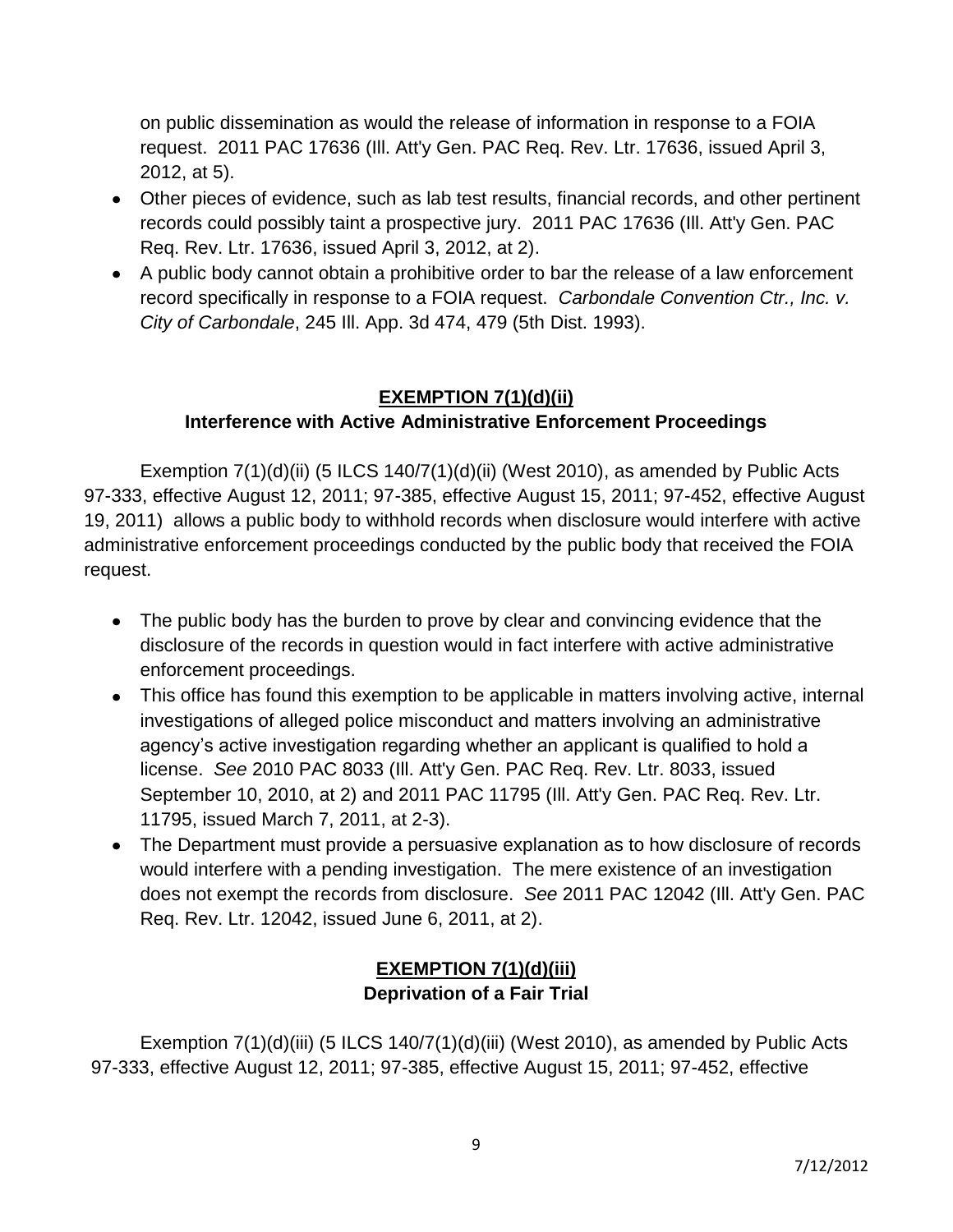August 19, 2011), allows a public body to withhold records when disclosure would create a substantial likelihood that a person will be deprived of a fair trial or an impartial hearing.

- The public body has the burden to prove by clear and convincing evidence that the disclosure of the records in question would create a substantial likelihood that a person will be deprived of a fair trial or an impartial hearing.
- To meet its burden under section 1.2 of FOIA, the public body must provide specific evidence that disclosure of certain information contained in a police report could create a substantial likelihood that a person will be deprived of a fair trial or impartial hearing. General statements or hypothetical statements are not sufficient to meet this burden.
- A post-conviction appeal would not fall within the scope of section 7(1)(d)(iii). *See Illinois v. Wilson*, 37 Ill. 2d 617, 620 (Ill. 1967); *see also People v. Andretich*, 244 Ill. App. 3d 558, 560 (Ill. App. 3d Dist. 1993); *Illinois v. Dominguez*, 366 Ill. App. 3d 468, 472-73 (Ill. App. 2d Dist. 2006).
- In 2010 PAC 9216 (III. Att'y Gen. PAC Req. Rev. Ltr. 9216, issued October 4, 2010), we concluded that a police department met its burden of demonstrating that disclosure of police reports would create a likelihood that the defendant would be deprived of a fair trial. In its response to our further inquiry letter, the police department explained that the possibility of additional charges still existed and additional complainants had yet to be identified. The Department also explained that past similar events involving the defendant had earned him notoriety in the community and could affect jury selection. *See* 2010 PAC 9216 (Ill. Att'y Gen. PAC Req. Rev. Ltr. 9216, issued October 4, 2010, at 2).
- There is a distinction between exhibits that are introduced during an open court proceeding for the purposes of determining their admissibility at trial and the disclosure of those same exhibits to the general public in response to a FOIA request. The latter would have a far greater impact on jeopardizing the defendant's right to a fair trial, as the exhibits alone are more likely to arouse public passion than if they were introduced within the context of the arguments proffered by the prosecution and defendant in a hearing. 2011 PAC 17760 (Ill. Att'y Gen. PAC Req. Rev. Ltr. 17636, issued April 2, 2012, at 4).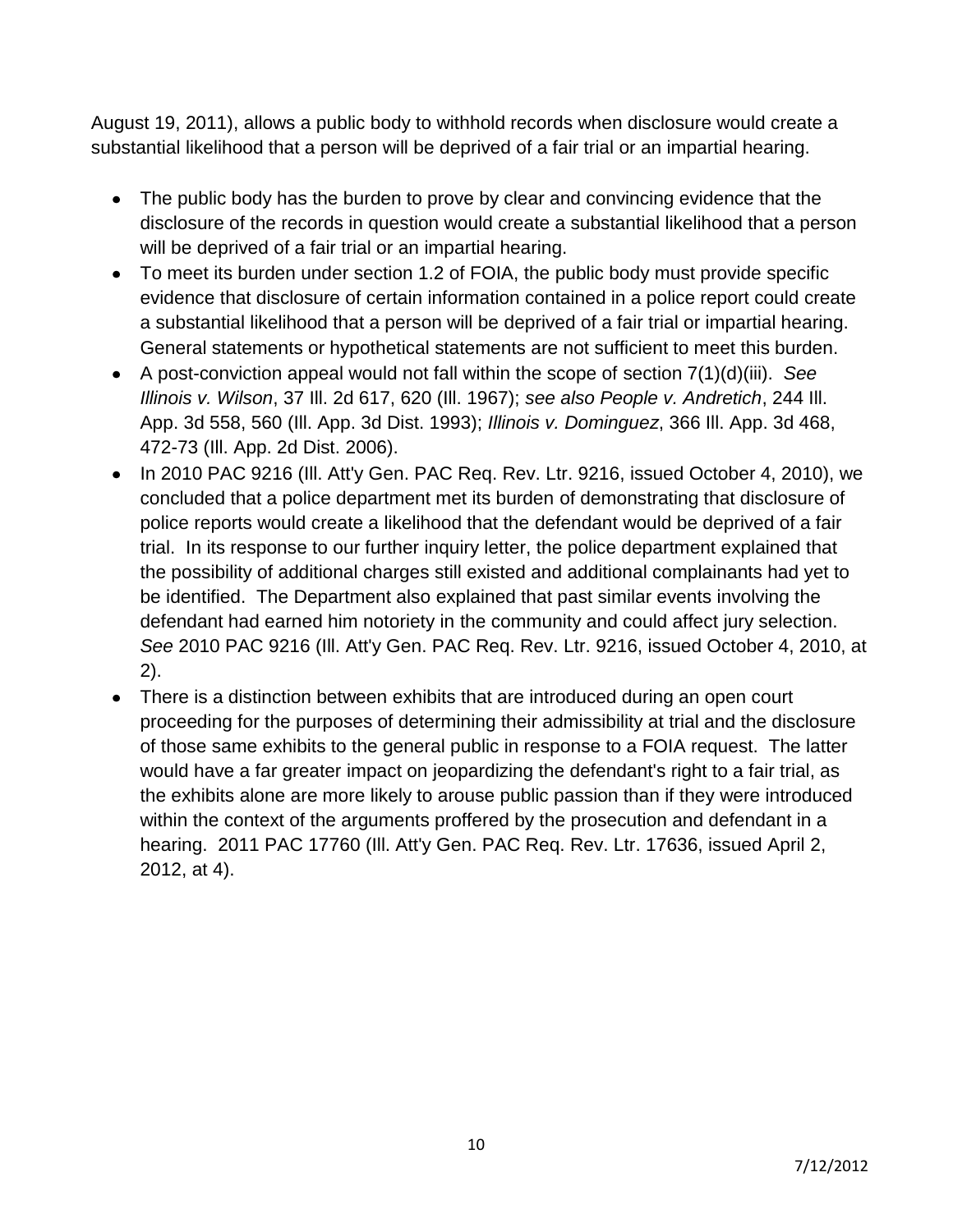### **EXEMPTION 7(1)(d)(iv) Protection of Confidential Sources**

Exemption 7(1)(d)(iv) (5 ILCS 140/7(1)(d)(iv) (West 2010), as amended by Public Acts 97-333, effective August 12, 2011; 97-385, effective August 15, 2011; 97-452, effective August 19, 2011), allows a public body to withhold records when disclosure would unavoidably reveal the identity of a confidential source, confidential information furnished only by the confidential source, or persons who file complaints with or provide information to administrative, investigative, law enforcement, or penal agencies. This exemption does not apply to the identities of witnesses to traffic accidents, traffic accident reports, and rescue reports. Witness information in traffic accident reports "shall be provided by agencies of local government, except when disclosure would interfere with an active criminal investigation conducted by the agency that is the recipient of the request."

- A law enforcement officer is not a witness pursuant to section  $7(1)(d)(iv)$ .
- The name of a law enforcement officer who provides information pursuant to an administrative investigation can be redacted pursuant to section 7(1)(d)(iv). *See* 2010 PAC 5752 and 5753 (Ill. Att'y Gen. PAC Req. Rev. Ltr. 5752, 5753, issued April 20, 2011, at 4).

# **EXEMPTION 7(1)(d)(v) Protection of Special Investigative Techniques**

Exemption  $7(1)(d)(v)$  (5 ILCS  $140/7(1)(d)(v)$  (West 2010), as amended by Public Acts 97-333, effective August 12, 2011; 97-385, effective August 15, 2011; 97-452, effective August 19, 2011), provides that a public body may withhold information if releasing it would disclose unique or specialized investigative techniques, other than those generally used and known or disclose internal documents of correctional agencies related to detection, observation, or investigation of incidents of crime or misconduct, and disclosure would result in demonstrable harm to the agency or public body that is the recipient of the request.

- The public body has the burden to prove by clear and convincing evidence that the disclosure of the records in question would in fact reveal unique or specialized investigative techniques.
- The administering of a polygraph test does not fall within this exemption. In 2010 PAC 7909 (Ill. Att'y Gen. PAC Req. Rev. Ltr. 7909, issued July 21, 2010), the Public Access Bureau concluded that even assuming that the polygraph could be considered a novel investigative tool despite its decades of use, the polygraph reports at issue simply described the examiner's conclusions as to whether the test subject answered certain questions truthfully. The reports did not provide any information on how the polygraph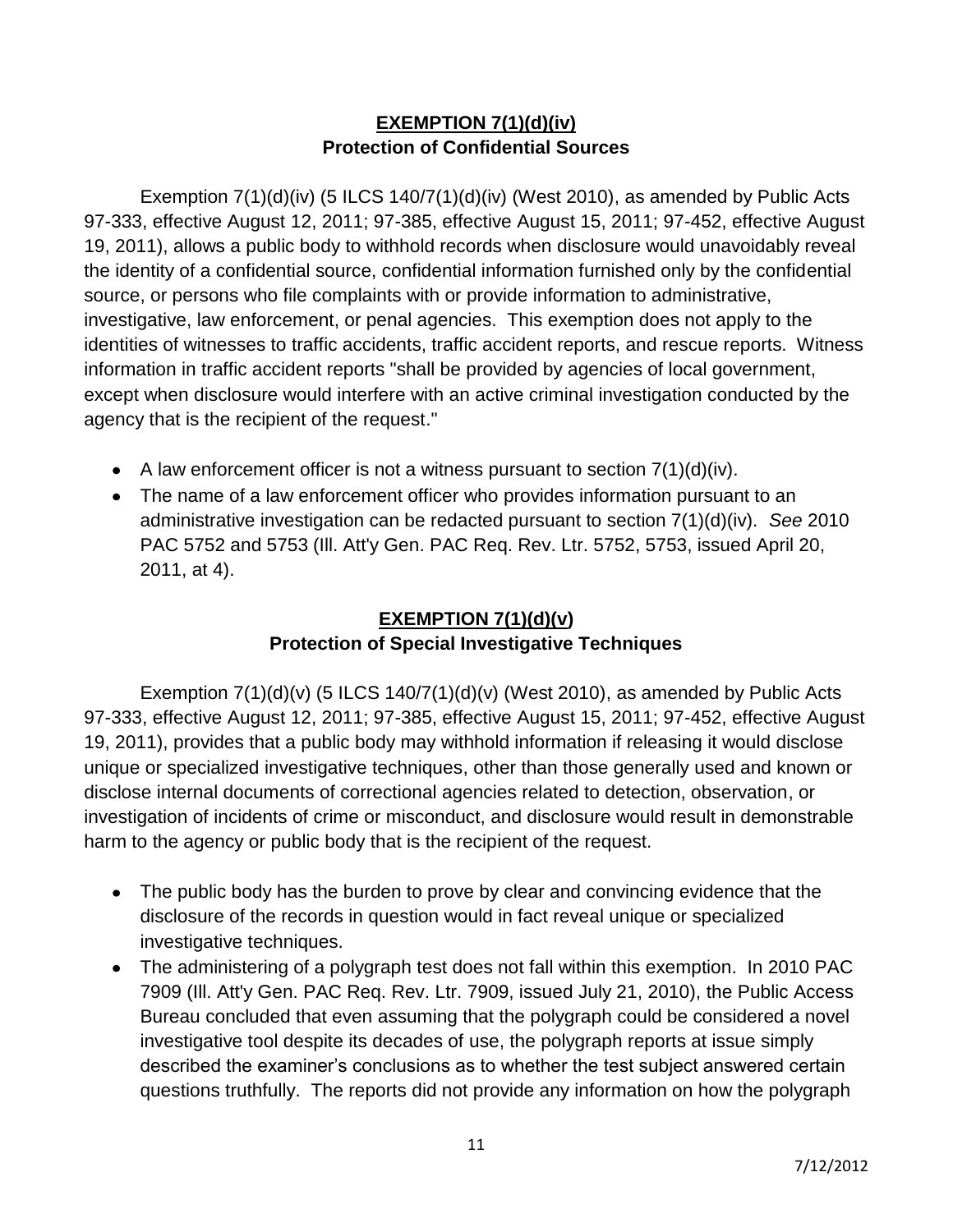test was administered or how the process works. *See* 2010 PAC 7909 (Ill. Att'y Gen. PAC Req. Rev. Ltr. 7909, issued July 21, 2010, at 3).

 $\bullet$  In 2010 PAC 6587 (III. Att'y Gen. PAC Req. Rev. Ltr. 6587, issued August 30, 2010), this office concluded that disclosure of information concerning a law enforcement agency's search for a cell phone or its use of a citywide camera system to track a vehicle would not reveal unique or specialized investigative techniques, the disclosure of which would result in demonstrable harm. We found that a Google search returned dozens of articles detailing the technique that the officers used to locate the cell phone – a technique that is not unique to law enforcement. Moreover, a Google search also returned dozens of articles in which city officials discussed the implementation of the citywide camera surveillance system and how police and emergency dispatchers could use the system to read license plate numbers and track incidents of crime. *See* 2010 PAC 6587 (Ill. Att'y Gen. PAC Req. Rev. Ltr. 6587, issued August 30, 2010, at 7).

## **EXEMPTION 7(1)(d)(vi) Danger to Life or Physical Safety**

Exemption  $7(1)(d)(vi)$  (5 ILCS  $140/7(1)(d)(vi)$  (West 2010), as amended by Public Acts 97-333, effective August 12, 2011; 97-385, effective August 15, 2011; 97-452, effective August 19, 2011), provides that a public body may withhold information if disclosure would endanger the life or physical safety of law enforcement personnel or any other person.

- The public body has the burden to prove by clear and convincing evidence that the disclosure of the records in question would in fact endanger the life or physical safety of law enforcement personnel or any other person.
- Hypothetical, speculative scenarios do not satisfy the clear and convincing burden under section 1.2. Instead, the public body must provide specific information about how disclosure of information in response *to the FOIA request at issue* would endanger the life or physical safety of a law enforcement officer or any other person. *See* 2010 PAC 10313 (Ill. Att'y Gen. PAC Req. Rev. Ltr. 10313, issued March 1, 2011, at 7-8).

# **EXEMPTION 7(1)(d)(vii) Obstruction of Ongoing Criminal Investigation**

Exemption 7(1)(d)(vii) (5 ILCS 140/7(1)(d)(vii) (West 2010), as amended by Public Acts 97-333, effective August 12, 2011; 97-385, effective August 15, 2011; 97-452, effective August 19, 2011), provides that a public body may withhold information if disclosure would obstruct an ongoing criminal investigation by the agency that is the recipient of the request.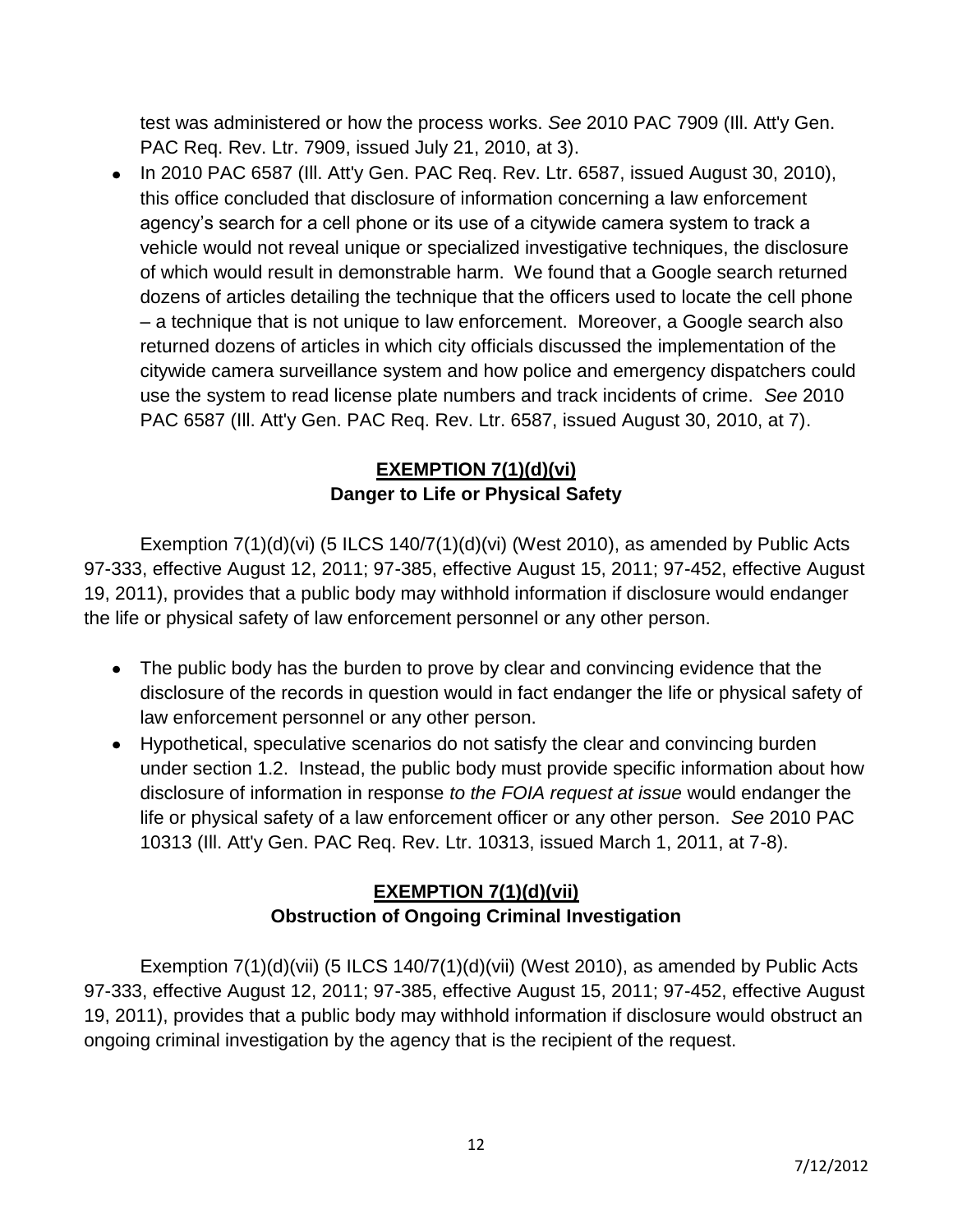The public body has the burden to prove by clear and convincing evidence that the disclosure of the records in question would in fact obstruct an ongoing criminal investigation by the agency that is the recipient of the request.

### **EXEMPTION 7(1)(e) Correctional Institutions and Detention Facilities**

Exemption 7(1)(e) (5 ILCS 140/7(1)(e) (West 2010), as amended by Public Acts 97-333, effective August 12, 2011; 97-385, effective August 15, 2011; 97-452, effective August 19, 2011), allows a public body to withhold "records that relate to or affect the security of correctional institutions and detention facilities."

- Certain records in the Illinois Department of Corrections' (IDOC) Asbestos Report Plan, such as the building inventory form, site plans, floor plans and diagrams of the facility, were exempt from disclosure under section 7(1)(e). *See* 2010 PAC 6652 (Ill. Att'y Gen. PAC Req. Rev. Ltr. 6652, issued July 16, 2012).
- Disclosure of an Administrative Directive that relates to process and issuance of identification cards could compromise the security of a correctional facility by allowing an inmate or an outside individual to manipulate an IDOC identification card and was exempt from disclosure under section 7(1)(e). *See* 2012 PAC 18909 (Ill. Att'y Gen. PAC Req. Rev. Ltr. 18909, issued March 23, 2012).
- Disclosure of an administrative directive that describes exactly how employees are supposed to dress would compromise the security of that correctional facility and was exempt from disclosure under section 7(1)(e). *See* 2012 PAC 19130 (Ill. Att'y Gen. PAC Req. Rev. Ltr. 19130, issued May 2, 2012).

# **EXEMPTION 7(1)(f) Pre-decisional, Deliberative Communication**

Exemption 7(1)(f) (5 ILCS 140/7(1)(f) (West 2010), as amended by Public Acts 97-333, effective August 12, 2011; 97-385, effective August 15, 2011; 97-452, effective August 19, 2011) allows a public body to withhold "[p]reliminary drafts, notes, recommendations, memoranda and other records in which opinions are expressed, or policies or actions are formulated, except that a specific record or relevant portion of a record shall not be exempt when the record is publicly cited and identified by the head of the public body."

Federal courts have acknowledged that in certain instances, when a record contains both preliminary recommendations and factual material, the factual material in the memorandum is not covered by the deliberative process privilege and therefore, must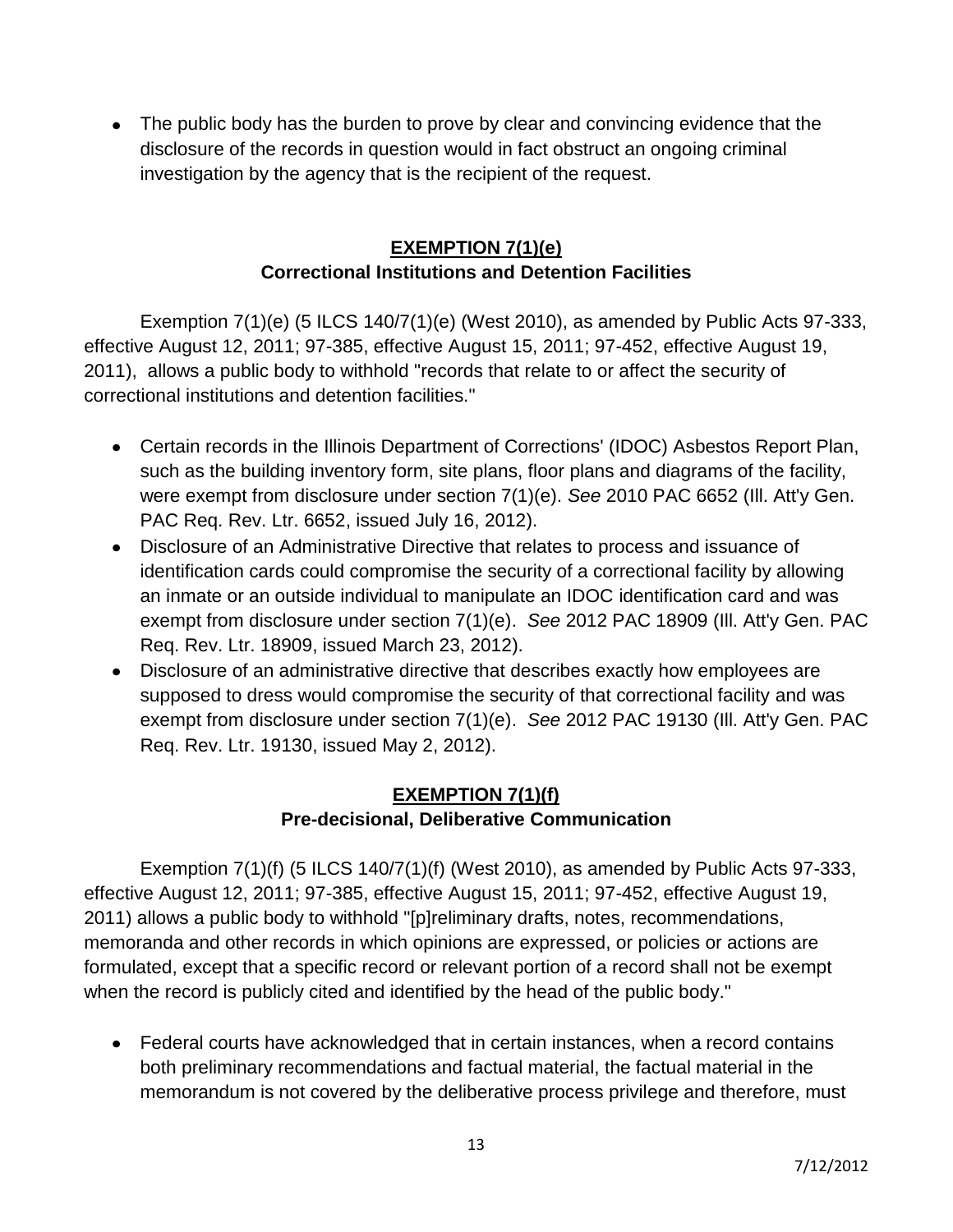be disclosed. *Parmelee v. Camparone*, No. 93 C 7362, 1998 WL 704181 at \*1 (N.D. Ill. October 1, 1998).

- Information based on factual and numerical data does not fall within the scope of section 7(1)(f). 2010 PAC 10334 (Ill. Att'y Gen. PAC Pre-Auth dl10334, issued December 21, 2010).
- A memorandum related to former Chicago Mayor Richard M. Daley's security protection was both factual and contained recommendations. The factual material was not "inextricably connected" to the portion of the memorandum that contained recommendations and therefore, was not exempt in its entirety from disclosure under section 7(1)(f). 2011 PAC 14360 (Ill. Att'y Gen. PAC Pre-Auth al dl, 14360 issued June 29, 2011).
- The New York Court of Appeals has held that portions of police reports setting forth factual data are not within that State's deliberative process exemption. *Matter of Gould v. New York City Police Dep't*, 89 N.Y.2d 267, 277, 675 N.E.2d 808, 813, 653 N.Y.S.2d 54, 59 (1996). The court in that case stated that "a witness statement constitutes factual data insofar as it embodies a factual account of the witness's observations." *Matter of Gould*, 89 N.Y.2d at 277, 675 N.E.2d at 813, 653 N.Y.S.2d at 59.
- Statements in which officers express opinions may be withheld from police reports. 2011 PAC 13215 (Ill. Att'y Gen. PAC Pre-Auth al dl, 13215 issued August 12, 2011).

### **EXEMPTION 7(1)(n) Adjudication of Grievances and Disciplinary Cases**

Exemption 7(1)(n) of FOIA (5 ILCS 140/7(1)(n) (West 2010), as amended by Public Acts 97-333, effective August 12, 2011; 97-385, effective August 15, 2011; 97-452, effective August 19, 2011) allows a public body to withhold "records relating to a public body's adjudication of employee grievances or disciplinary cases; however, this exemption shall not extend to the final outcome of cases in which discipline is imposed."

- Black's Law Dictionary defines the word "adjudication" to mean "[t]he legal process of resolving a dispute; the process of judicially deciding a case." *Black's Law Dictionary*  47 ( 9th ed. 2009). Black's further defines an adjudication hearing as an "[a]gency proceeding in which a person's rights and duties are decided after notice and an opportunity to be heard." *Black's Law Dictionary* 788 ( 9th ed. 2009).
- $\bullet$  In order to properly apply section  $7(1)(n)$ , a public body's adjudication of a disciplinary matter or employee grievance should include, at the very least, the commencement of some type of formal hearing such as an arbitration or civil service hearing. *See* 2010 PAC 6731 (Ill. Att'y Gen. PAC Req. Rev. Ltr. 6731, issued September 27, 2010, at 2).
- The records that a public body seeks to exempt under section  $7(1)(n)$  must be related to the actual adjudication. Records that were generated independent of an adjudication,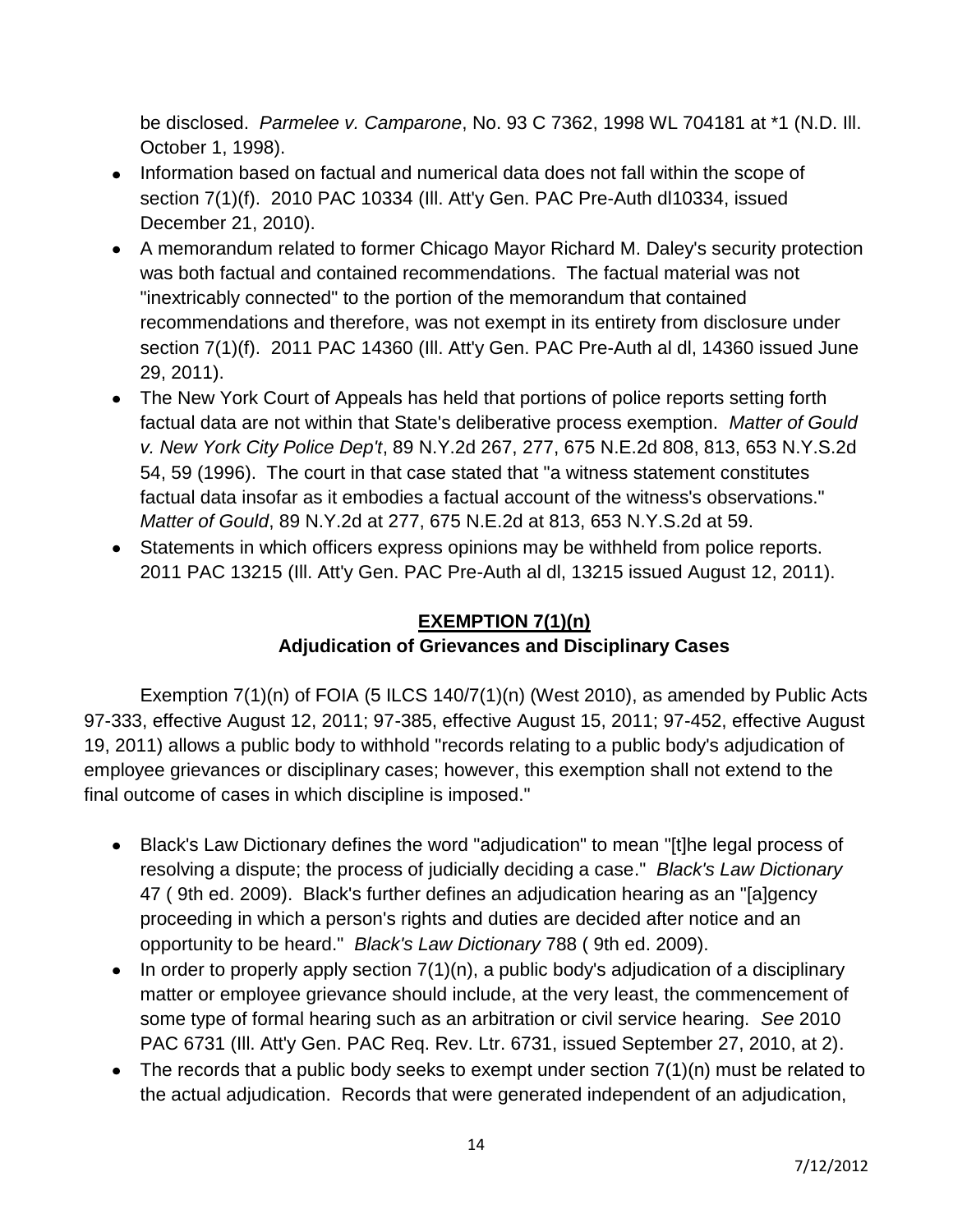such as a public body's own internal investigation into an allegation of misconduct, would not fall within the scope of section 7(1)(n). *See* 2010 PAC 5752 and 5753 (Ill. Att'y Gen. PAC Req. Rev. Ltr. 5752, 5753, issued April 20, 2011, at 3).

Complaints and the names of the officers contained in those complaints cannot be said to have been generated specifically for the purposes of an actual adjudication. *See* 2010 PAC 6906 (Ill. Att'y Gen. PAC Req. Rev. Ltr. 6906, issued March 25, 2011, at 2).

# **EXEMPTION 7(1)(v) Security Plans**

Exemption  $7(1)(v)$  (5 ILCS 140/7(1)(v) (West 2010), as amended by Public Acts 97-333, effective August 12, 2011; 97-385, effective August 15, 2011; 97-452, effective August 19, 2011) allows a public body to withhold the following security information:

> [v]ulnerability assessments, security measures, and response policies or plans that are designed to identify, prevent, or respond to potential attacks upon a community's population or systems, facilities, or installations, the destruction of which would constitute a clear and present danger to the health or safety of the community, but only to the extent that disclosure could reasonably be expected to jeopardize the effectiveness of the measures or the safety of the personnel who implement them or the public.

The number of police officers assigned to certain districts *does not* fall within the scope of section 7(1)(v). 2010 PAC 11568 (Ill. Att'y Gen. Pub. Acc. Op. No. 11-002, issued February 25, 2011, at 4).

# **FURTHER GUIDELINES**

### **Arrest Reports and Criminal History Records - Section 2.15**

- Under section 2.15(a) of FOIA, police departments must make arrest reports public no later than 72 hours after the arrest. The 72-hour provision in this section provides for quicker release of these documents than the normal five-day FOIA timeline. Once the 72 hours pass, however, the arrest reports, along with the photographs of the arrestees, still must be disclosed. *See* 2010 PAC 6701 (Ill. Att'y Gen. PAC Req. Rev. Ltr. 6701, issued February 8, 2011, at 2); 2010 PAC 9018 (Ill. Att'y Gen. PAC Req. Rev. Ltr. 9018, issued May 12, 2011, at 2) and 2011 PAC 11638 (Ill. Att'y Gen. PAC Req. Rev. Ltr. 11638, issued June 23, 2011, at 2).
- Section 2.15(b) of FOIA (5 ILCS 140/2.15(b) (West 2010)) states that public bodies must provide criminal history records if the records are: (i) court records that are public; (ii) records that are otherwise available under State or local law; or (iii) records in which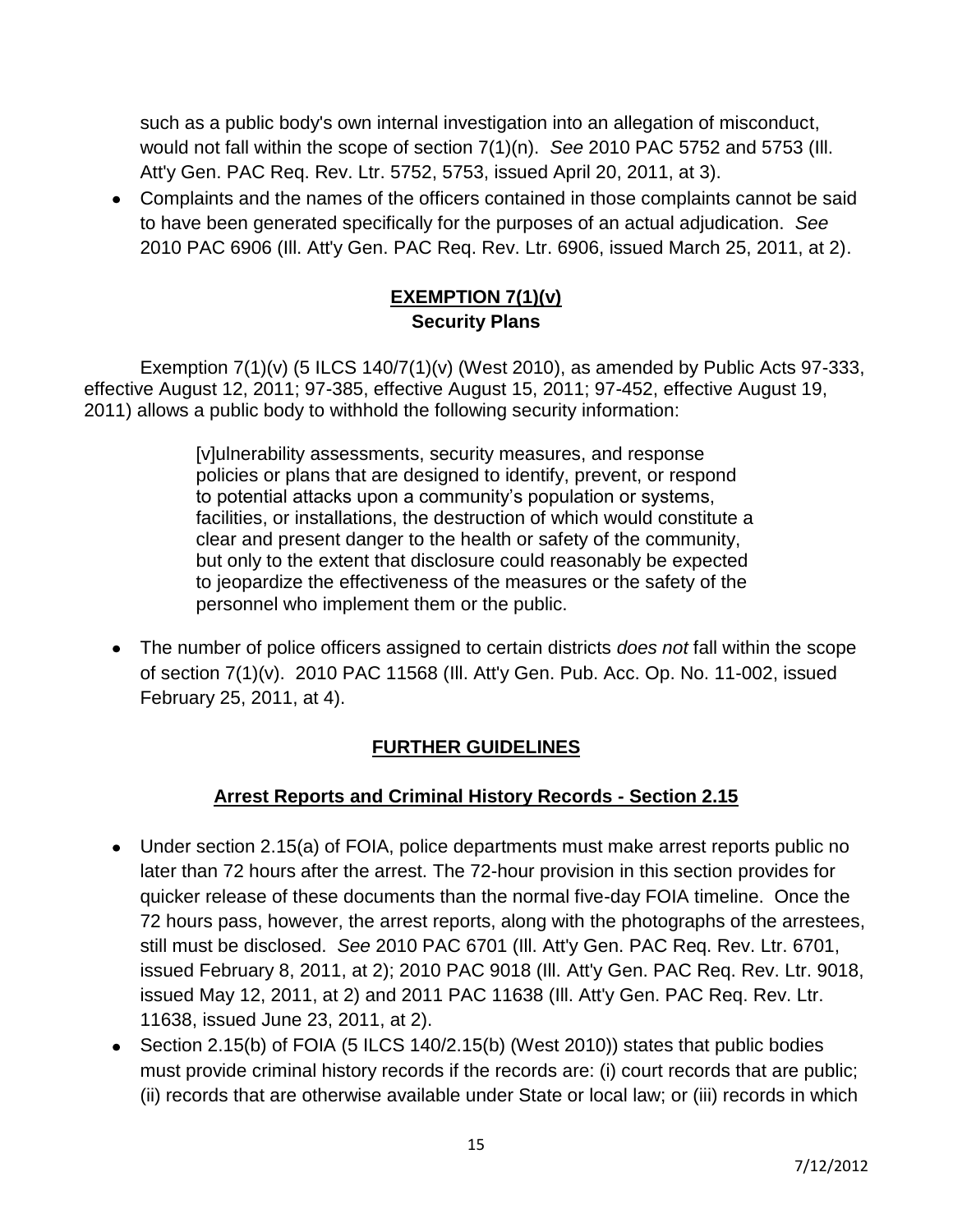the requesting party is the individual identified, except as provided under section  $7(1)(d)(vi)$ .

- The Illinois Criminal Identification Act (20 ILCS 2630/1 *et seq*. (West 2008)) and the Illinois Uniform Conviction Information Act (20 ILCS 2635/1 *et seq*. (West 2008)) do not preclude the release of criminal history information of an arrestee that is contained in an arrest report. *See* 2010 PAC 10242 (Ill. Att'y Gen. Pub. Acc. Op. No. 11-001, issued February 18, 2011, at 3-4).
- Documents generated exclusively from the LEADS database, however, are most likely exempt. Law enforcement agencies must keep Law Enforcement Agencies Database System (LEADS) documents confidential from any unauthorized users. 20 Ill. Admin. Code 1240.50. Disclosing a LEADS document in response to a FOIA request could threaten the public body's access to LEADS. 20 Ill. Admin Code. 1240.110.

# **911 Calls**

911 emergency call recordings and transcripts are public records and should be released subject to any redactions that may be allowed under section 7 of FOIA, including sections  $7(1)(c)$  and  $(d)(iv)$ .

### **Medical Examiner's Files**

- In 2010 PAC 8890 and 9217 (III. Att'y Gen. Pub. Acc. Op. No. 10-003, issued October 22, 2010), the Public Access Counselor reviewed a FOIA request for autopsy reports and all other documents and photographs in the files of the medical examiner in the cases of two deaths. The Public Access Counselor concluded that the reports are public records and should be released, noting that the public body did not meet its burden of establishing that disclosure of the documents would constitute a clearly unwarranted invasion of personal privacy under section 7(1)(c). The Public Access Counselor noted that the public body may redact portions of the records if they would disclose "private information" under section 7(1)(b). Additionally, the Public Access Counselor concluded that graphic photographs of the body of the deceased during the autopsy may be withheld under 7(1)(c), but photographs of other evidence at the crime scene must be released.
- Section 5/4-7001 of the Counties Code (55 ILCS 5/4-7001 (West 2010)) sets forth a separate set of fees for: Autopsy report (\$50); Verdict of coroner's jury (\$5); Toxicology Report (\$25); and photo obtained by coroner (\$3).

### **Costs and Fees**

The Freedom of Information Act specifies the fees that public bodies may charge: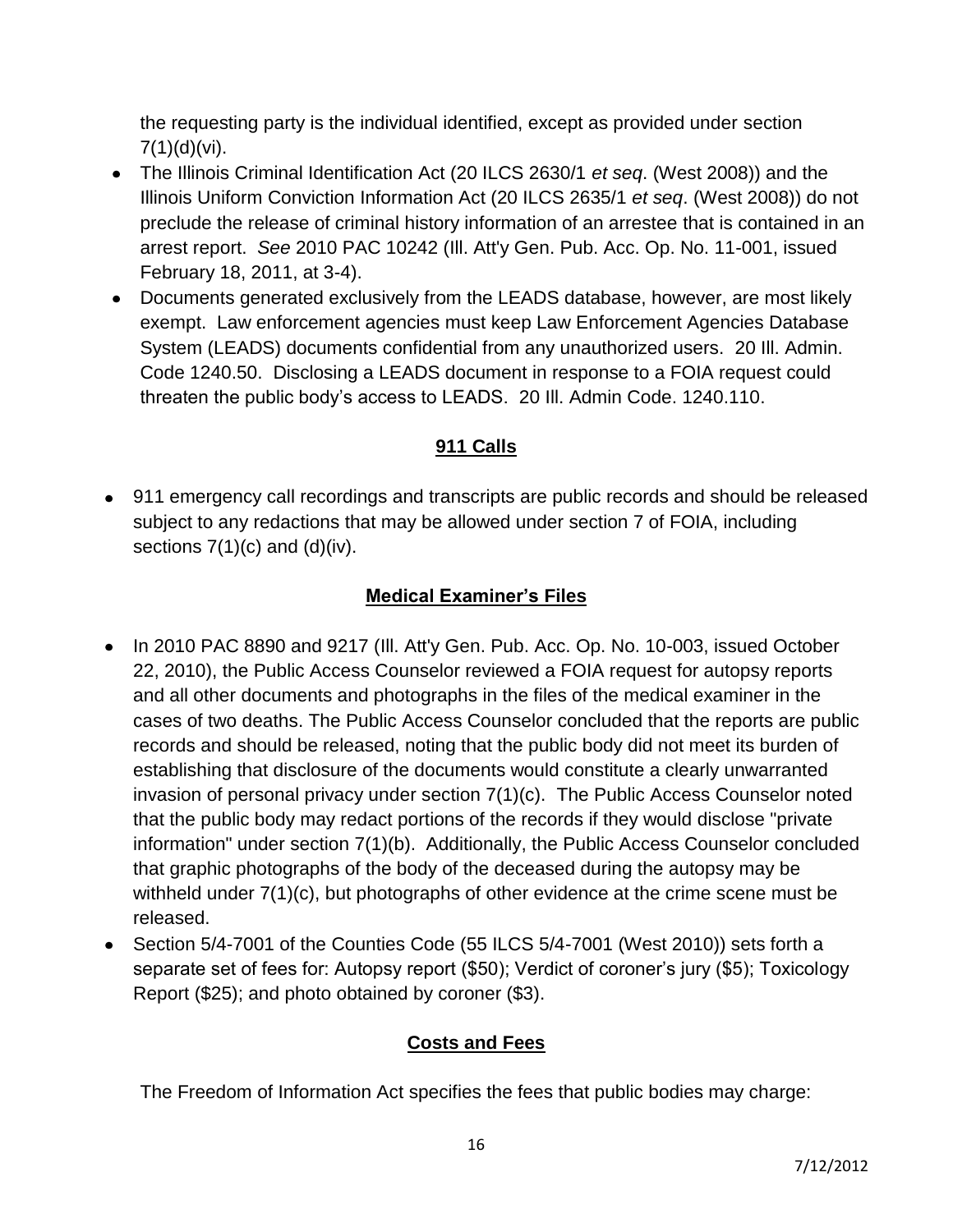- o *Except when a fee is otherwise fixed by statute*, each public body may charge fees reasonably calculated to reimburse its actual cost for reproducing and certifying public records and for the use, by any person, of the equipment of the public body to copy records. No fees shall be charged for the first 50 pages of black and white, letter or legal sized copies requested by a requester. The fee for black and white, letter or legal sized copies shall not exceed 15 cents per page. 5 ILCS 140/6(b) (West 2010).
- For voluminous reports that exceed 50 pages and for which the requester cannot or will not pay, the first 50 pages must be released at no cost and the remaining pages may be withheld.
- Pursuant to section 5/11-416 of the Illinois Vehicle Code (625 ILCS 5/11-416 (West 2010)), public bodies may charge \$5.00 for a copy of a vehicle accident report prepared by a law enforcement agency.

# **Inquiry by the PAC**

Section 9.5(c) of FOIA (5 ILCS 140/9.5(c) (West 2010), as amended by Public Act 97- 579, effective August 26, 2011) provides:

- o [U]pon receipt of a request for review, the Public Access Counselor shall determine whether further action is warranted. If the Public Access Counselor determines that the alleged violation is unfounded, he or she shall so advise the requester and the public body and no further action shall be under taken. In all other cases, the Public Access Counselor shall forward a copy of the request for review to the public body within 7 working days after receipt and shall specify the records or other documents that the public body shall furnish to facilitate the review*. Within 7 working days after receipt of the request for review, the public body shall provide copies of records requested and shall otherwise fully cooperate with the Public Access Counselor.* (Emphasis added.)
- A further inquiry letter issued by our office does not mean that a public body is in violation of FOIA. Rather, it means that the Public Access Counselor's Office needs more information to complete its review.
- When responding to a further inquiry letter, a public body may choose to provide confidential information in the response letter. In some instances, this may help the public body meet the clear and convincing standard as required under section 1.2.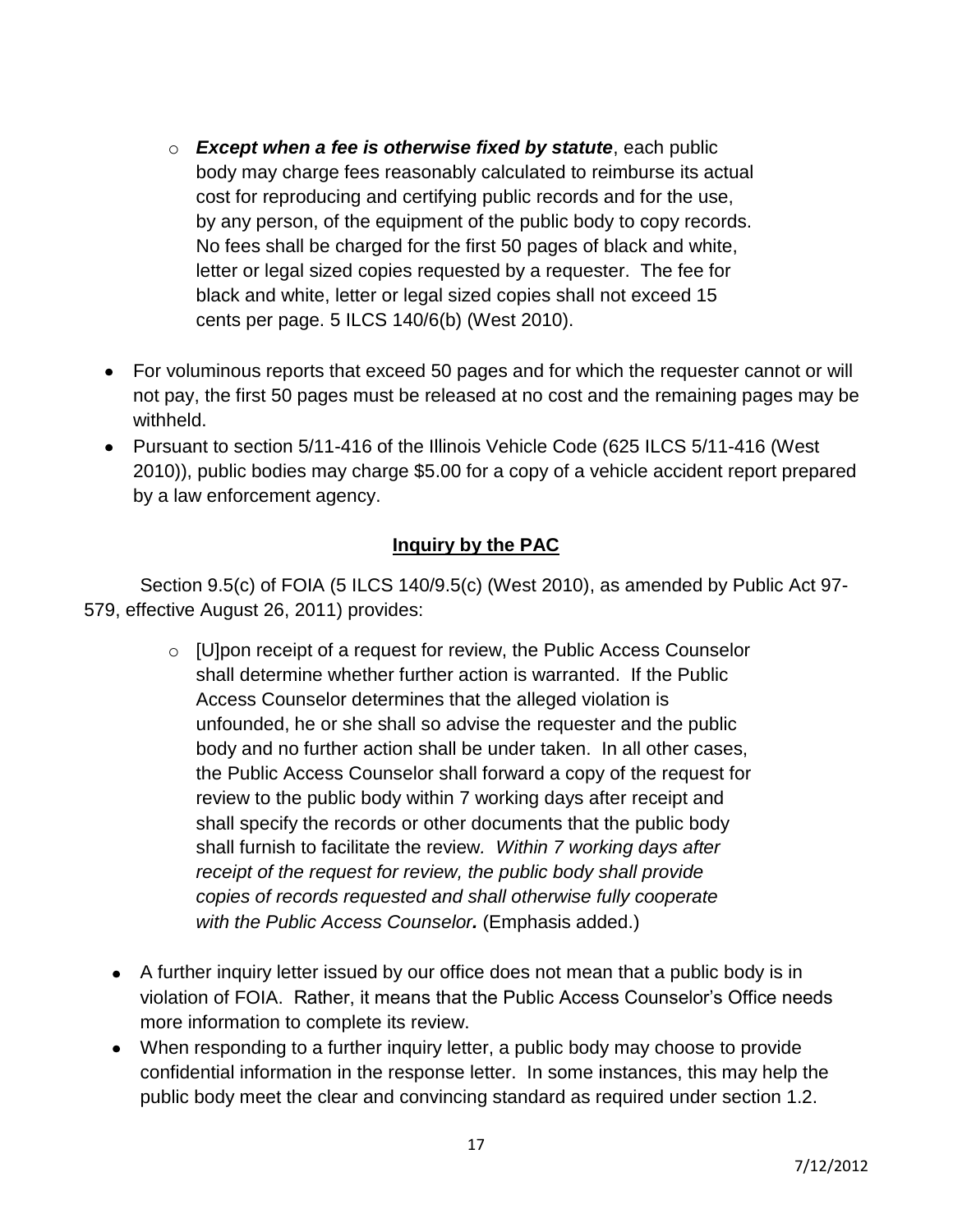Please note that under FOIA, we are required to forward a copy of any response from a public body to the requester and provide the requester with an opportunity to reply. 5 ILCS 140/9.5(d) (West 2010), as amended by Public Act 97-579, effective August 26, 2011.

- FOIA provides, however, that "[t]o the extent that records or documents produced by a public body contain information that is claimed to be exempt from disclosure under section 7 of [the] Act, the Public Access Counselor shall not further disclose that information." 5 ILCS 140/9.5(c) (West 2010), as amended by Public Act 97-579, effective August 26, 2011.
- The Act also requires that we redact "any alleged confidential information to which the request pertains" when providing a copy of your written response to the requester. 5 ILCS 140/9.5(d) (West 2010), as amended by Public Act 97-579, effective August 26, 2011.
- To assist us in doing so, we request that to the extent your response contains allegedly confidential information, *you clearly identify that specific information for us.*
- Some public bodies have chosen to provide two letters to this office in response to a further inquiry letter, one with redactions that may be forwarded to the requester and one without redactions that cannot be forwarded to the requester. When providing copies of documents without redactions for review by the Public Access staff, some public bodies choose to stamp "Produce only to the PAC per 5 ILCS 140/9/5. Not for public dissemination" on each document.
- Failure to respond to a further inquiry letter or a failure to provide this office with a copy of police reports could result in a finding that the public body has not met its burden of establishing that the reports are exempt from disclosure. *See* 2010 PAC 6364 (Ill. Att'y Gen. PAC Req. Rev. Ltr. 6364, issued March 4, 2011, at 2); 2010 PAC 10801 (Ill. Att'y Gen. PAC Req. Rev. Ltr. 10801, issued June 3, 2011, at 2) and 2011 PAC 13848 (Ill. Att'y Gen. PAC Req. Rev. Ltr. 13848, issued June 14, 2011, at 2).

# **SECTION 3(g)**

### **Unduly Burdensome**

- Section 3(g) of FOIA (5 ILCS 140/3(g) (West 2010)) provides that "[r]equests calling for all records falling within a category shall be complied with unless compliance with the request would be unduly burdensome for the complying public body and there is no way to narrow the request and the burden on the public body outweighs the public interest in the information."
- A public body must extend to the requester an opportunity to narrow the request before issuing a full denial pursuant to section 3(g). *See* 2010 PAC 10801 (Ill. Att'y Gen. PAC Req. Rev. Ltr. 10801, issued June 3, 2011, at 2).